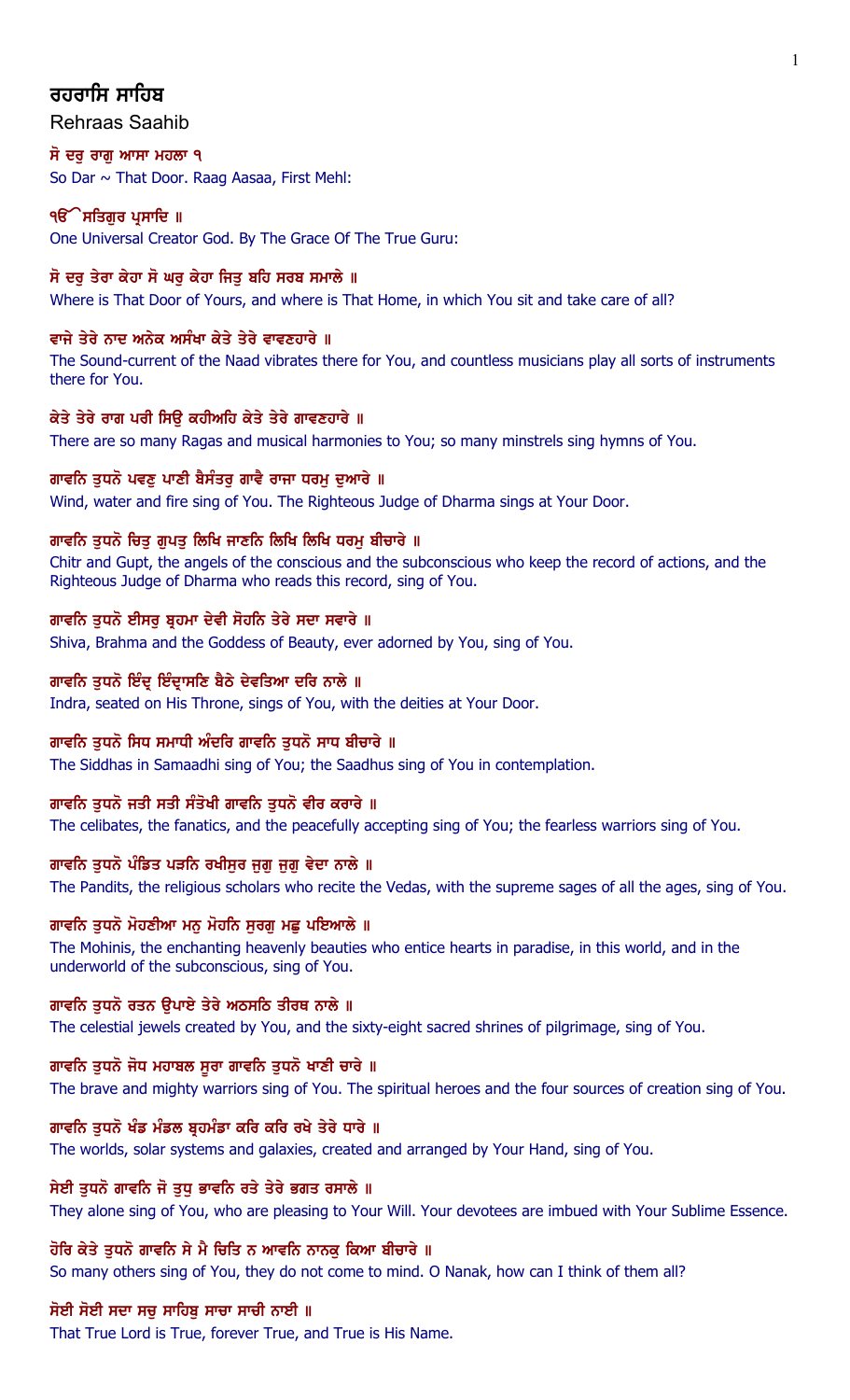#### ਹੈ ਭੀ ਹੋਸੀ ਜਾਇ ਨ ਜਾਸੀ ਰਚਨਾ ਜਿਨਿ ਰਚਾਈ ॥

He is, and shall always be. He shall not depart, even when this Universe which He has created departs.

ਰੰਗੀ ਰੰਗੀ ਭਾਤੀ ਕਰਿ ਕਰਿ ਜਿਨਸੀ ਮਾਇਆ ਜਿਨਿ ਉਪਾਈ ॥ He created the world, with its various colors, species of beings, and the variety of Maya.

ਕਰਿ ਕਰਿ ਦੇਖੈ ਕੀਤਾ ਆਪਣਾ ਜਿੳ ਤਿਸ ਦੀ ਵਡਿਆਈ ॥ Having created the creation, He watches over it Himself, by His Greatness.

ਜੋ ਤਿਸ ਭਾਵੈ ਸੋਈ ਕਰਸੀ ਫਿਰਿ ਹਕਮ ਨ ਕਰਣਾ ਜਾਈ ॥ He does whatever He pleases. No one can issue any order to Him.

ਸੋ ਪਾਤਿਸਾਹੂ ਸਾਹਾ ਪਤਿਸਾਹਿਬੂ ਨਾਨਕ ਰਹਣੂ ਰਜਾਈ ॥੧॥ He is the King, the King of kings, the Supreme Lord and Master of kings. Nanak remains subject to His Will. ||1||

 $MT$  ਮਹਲਾ ੧ ॥ Aasaa, First Mehl:

ਸੁਣਿ ਵਡਾ ਆਖੈ ਸਭੁ ਕੋਇ ॥ Hearing of His Greatness, everyone calls Him Great.

ਕੇਵਡ ਵਡਾ ਡੀਠਾ ਹੋਇ ॥ But just how Great His Greatness is-this is known only to those who have seen Him.

ਕੀਮਤਿ ਪਾਇ ਨ ਕਹਿਆ ਜਾਇ ॥ His Value cannot be estimated; He cannot be described.

ਕਹਣੈ ਵਾਲੇ ਤੇਰੇ ਰਹੇ ਸਮਾਇ ॥੧॥ Those who describe You, Lord, remain immersed and absorbed in You. ||1||

ਵਡੇ ਮੇਰੇ ਸਾਹਿਬਾ ਗਹਿਰ ਗੰਭੀਰਾ ਗਣੀ ਗਹੀਰਾ ॥ O my Great Lord and Master of Unfathomable Depth, You are the Ocean of Excellence.

ਕੋਇ ਨ ਜਾਣੈ ਤੇਰਾ ਕੇਤਾ ਕੇਵਡ ਚੀਰਾ ॥੧॥ ਰਹਾੳ ॥ No one knows the extent or the vastness of Your Expanse. ||1||Pause||

ਸਭਿ ਸੂਰਤੀ ਮਿਲਿ ਸੂਰਤਿ ਕਮਾਈ ॥ All the intuitives met and practiced intuitive meditation.

ਸਭ ਕੀਮਤਿ ਮਿਲਿ ਕੀਮਤਿ ਪਾਈ ॥ All the appraisers met and made the appraisal.

ਗਿਆਨੀ ਧਿਆਨੀ ਗਰ ਗਰਹਾਈ ॥ The spiritual teachers, the teachers of meditation, and the teachers of teachers

ਕਹਣੁ ਨ ਜਾਈ ਤੇਰੀ ਤਿਲੁ ਵਡਿਆਈ ॥੨॥ -they cannot describe even an iota of Your Greatness. ||2||

ਸਭਿ ਸਤ ਸਭਿ ਤਪ ਸਭਿ ਚੰਗਿਆਈਆ ॥ All Truth, all austere discipline, all goodness,

ਸਿਧਾ ਪਰਖਾ ਕੀਆ ਵਡਿਆਈਆ ॥ all the great miraculous spiritual powers of the Siddhas

ਤੁਧੂ ਵਿਣੂ ਸਿਧੀ ਕਿਨੈ ਨ ਪਾਈਆ ॥ -without You, no one has attained such powers.

ਕਰਮਿ ਮਿਲੈ ਨਾਹੀ ਠਾਕਿ ਰਹਾਈਆ ॥੩॥ They are received only by Your Grace. No one can block them or stop their flow. ||3||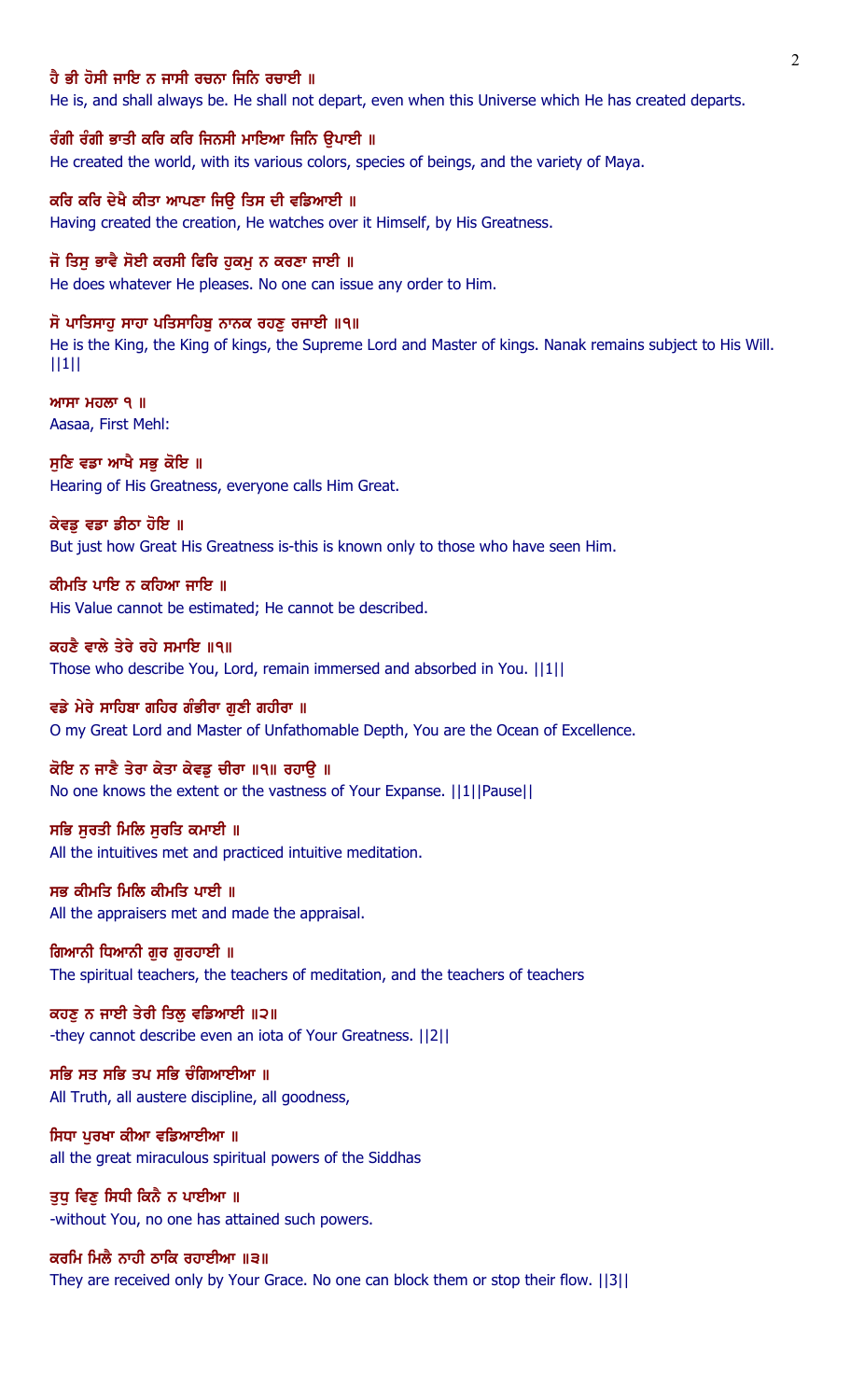#### ਆਖਣ ਵਾਲਾ ਕਿਆ ਵੇਚਾਰਾ ॥

What can the poor helpless creatures do?

## ਸਿਫਤੀ ਭਰੇ ਤੇਰੇ ਭੰਡਾਰਾ ॥

Your Praises are overflowing with Your Treasures.

#### ਜਿਸੂ ਤੂ ਦੇਹਿ ਤਿਸੈ ਕਿਆ ਚਾਰਾ ॥ Those, unto whom You give-how can they think of any other?

ਨਾਨਕ ਸਚ ਸਵਾਰਣਹਾਰਾ  $\|9\|2\|$ O Nanak, the True One embellishes and exalts. ||4||2||

 $MT$   $H$  $\overline{O}$   $\overline{O}$   $\overline{O}$   $\overline{O}$   $\overline{O}$   $\overline{O}$   $\overline{O}$   $\overline{O}$   $\overline{O}$   $\overline{O}$   $\overline{O}$   $\overline{O}$   $\overline{O}$   $\overline{O}$   $\overline{O}$   $\overline{O}$   $\overline{O}$   $\overline{O}$   $\overline{O}$   $\overline{O}$   $\overline{O}$   $\overline{O}$   $\overline{O}$   $\overline{O}$ Aasaa, First Mehl:

ਆਖਾ ਜੀਵਾ ਵਿਸਰੈ ਮਰਿ ਜਾਉ ॥ Chanting it, I live; forgetting it, I die.

ਆਖਣਿ ਅਉਖਾ ਸਾਚਾ ਨਾਉ ॥ It is so difficult to chant the True Name.

ਸਾਚੇ ਨਾਮ ਕੀ ਲਾਗੈ ਭੂਖ ॥ If someone feels hunger for the True Name,

ਉਤੁ ਭੁਖੈ ਖਾਇ ਚਲੀਅਹਿ ਦੁਖ ॥੧॥ that hunger shall consume his pain. ||1||

ਸੋ ਕਿੳ ਵਿਸਰੈ ਮੇਰੀ ਮਾਇ ॥ How can I forget Him, O my mother?

ਸਾਚਾ ਸਾਹਿਬੂ ਸਾਚੈ ਨਾਇ ॥੧॥ ਰਹਾਉ ॥ True is the Master, True is His Name. ||1||Pause||

#### ਸਾਚੇ ਨਾਮ ਕੀ ਤਿਲੂ ਵਡਿਆਈ ॥

Trying to describe even an iota of the Greatness of the True Name,

ਆਖਿ ਥਕੇ ਕੀਮਤਿ ਨਹੀ ਪਾਈ ॥ people have grown weary, but they have not been able to evaluate it.

ਜੇ ਸਭਿ ਮਿਲਿ ਕੈ ਆਖਣ ਪਾਹਿ ॥ Even if everyone were to gather together and speak of Him,

ਵਡਾ ਨ ਹੋਵੈ ਘਾਟਿ ਨ ਜਾਇ ॥੨॥ He would not become any greater or any lesser. ||2||

ਨਾ ਓਹੁ ਮਰੈ ਨ ਹੋਵੈ ਸੋਗੁ ॥ That Lord does not die; there is no reason to mourn.

ਦੇਦਾ ਰਹੈ ਨ ਚੁਕੈ ਭੋਗੁ ॥ He continues to give, and His Provisions never run short.

ਗੁਣੂ ਏਹੋ ਹੋਰੂ ਨਾਹੀ ਕੋਇ ॥ This Virtue is His alone; there is no other like Him.

ਨਾ ਕੋ ਹੋਆ ਨਾ ਕੋ ਹੋਇ ॥੩॥ There never has been, and there never will be. ||3||

ਜੇਵਡੂ ਆਪਿ ਤੇਵਡ ਤੇਰੀ ਦਾਤਿ ॥ As Great as You Yourself are, O Lord, so Great are Your Gifts.

ਜਿਨਿ ਦਿਨੂ ਕਰਿ ਕੈ ਕੀਤੀ ਰਾਤਿ ॥ The One who created the day also created the night.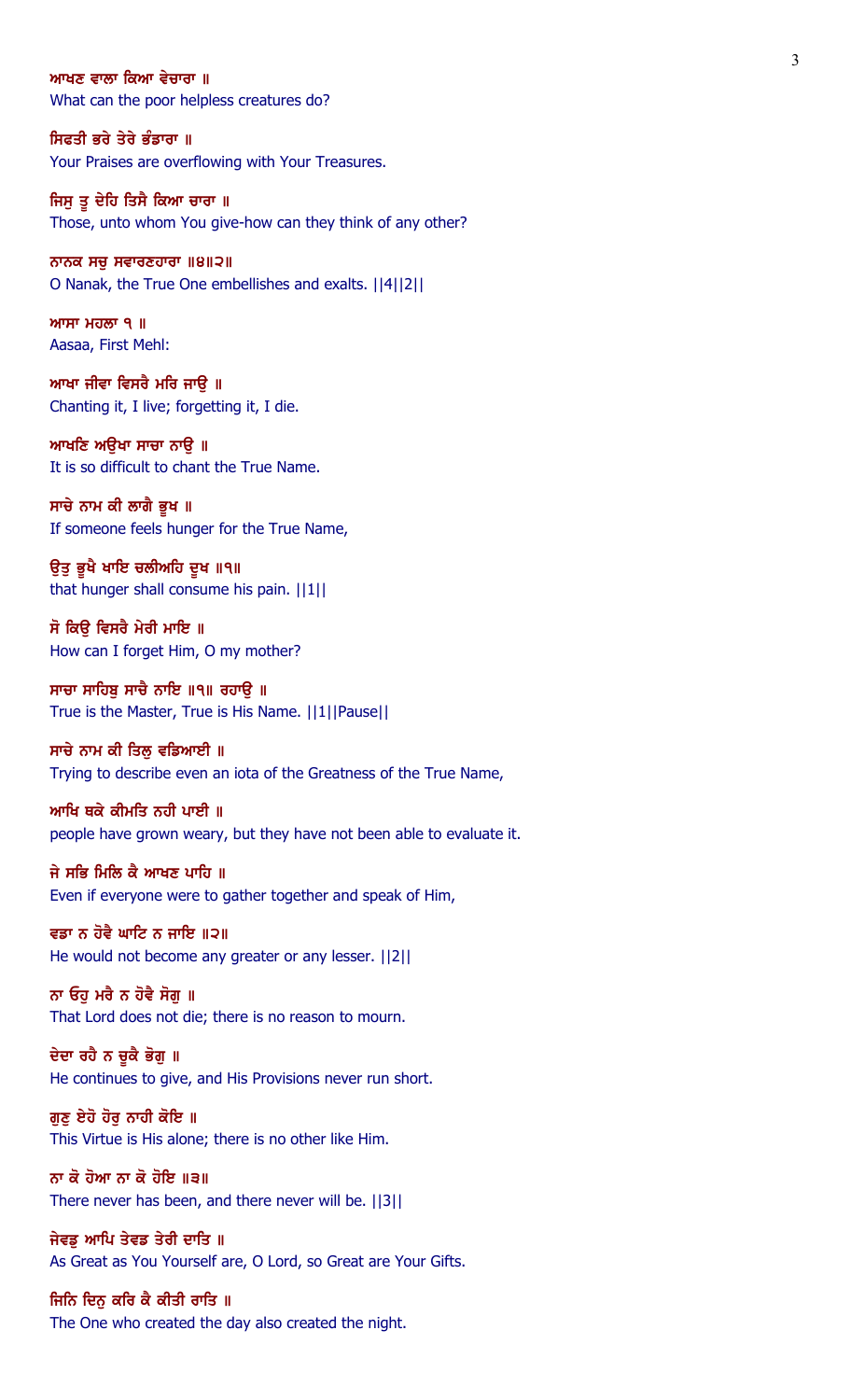#### ਖਸਮ ਵਿਸਾਰਹਿ ਤੇ ਕਮਜਾਤਿ ॥

Those who forget their Lord and Master are vile and despicable.

#### ਨਾਨਕ ਨਾਵੈ ਬਾਝੂ ਸਨਾਤਿ ॥੪॥੩॥

O Nanak, without the Name, they are wretched outcasts. ||4||3||

#### ਰਾਗ ਗ਼ਜਰੀ ਮਹਲਾ ੪ ॥

Raag Goojaree, Fourth Mehl:

#### ਹਰਿ ਕੇ ਜਨ ਸਤਿਗਰ ਸਤਪਰਖਾ ਬਿਨੳ ਕਰੳ ਗਰ ਪਾਸਿ ॥

O humble servant of the Lord, O True Guru, O True Primal Being: I offer my humble prayer to You, O Guru.

#### ਹਮ ਕੀਰੇ ਕਿਰਮ ਸਤਿਗੁਰ ਸਰਣਾਈ ਕਰਿ ਦਇਆ ਨਾਮੁ ਪਰਗਾਸਿ ॥੧॥

I am a mere insect, a worm. O True Guru, I seek Your Sanctuary. Please be merciful, and bless me with the Light of the Naam, the Name of the Lord. ||1||

#### ਮੇਰੇ ਮੀਤ ਗੁਰਦੇਵ ਮੋ ਕਉ ਰਾਮ ਨਾਮੁ ਪਰਗਾਸਿ ॥

O my Best Friend, O Divine Guru, please enlighten me with the Name of the Lord.

#### ਗੁਰਮਤਿ ਨਾਮੁ ਮੇਰਾ ਪ੍ਰਾਨ ਸਖਾਈ ਹਰਿ ਕੀਰਤਿ ਹਮਰੀ ਰਹਰਾਸਿ ॥੧॥ ਰਹਾਉ ॥

Through the Guru's Teachings, the Naam is my breath of life. The Kirtan of the Lord's Praise is my life's occupation. ||1||Pause||

## ਹਰਿ ਜਨ ਕੇ ਵਡ ਭਾਗ ਵਡੇਰੇ ਜਿਨ ਹਰਿ ਹਰਿ ਸਰਧਾ ਹਰਿ ਪਿਆਸ ॥

The servants of the Lord have the greatest good fortune; they have faith in the Lord, and a longing for the Lord.

#### ਹਰਿ ਹਰਿ ਨਾਮੂ ਮਿਲੈ ਤ੍ਰਿਪਤਾਸਹਿ ਮਿਲਿ ਸੰਗਤਿ ਗੁਣ ਪਰਗਾਸਿ ॥੨॥

Obtaining the Name of the Lord, Har, Har, they are satisfied; joining the Sangat, the Blessed Congregation, their virtues shine forth. ||2||

#### ਜਿਨ ਹਰਿ ਹਰਿ ਹਰਿ ਰਸੁ ਨਾਮੁ ਨ ਪਾਇਆ ਤੇ ਭਾਗਹੀਣ ਜਮ ਪਾਸਿ ॥

Those who have not obtained the Sublime Essence of the Name of the Lord, Har, Har, Har, are most unfortunate; they are led away by the Messenger of Death.

#### ਜੋ ਸਤਿਗੁਰ ਸਰਣਿ ਸੰਗਤਿ ਨਹੀ ਆਏ ਧ੍ਰਿਗੁ ਜੀਵੇ ਧ੍ਰਿਗੁ ਜੀਵਾਸਿ ॥੩॥

Those who have not sought the Sanctuary of the True Guru and the Sangat, the Holy Congregation-cursed are their lives, and cursed are their hopes of life. ||3||

#### ਜਿਨ ਹਰਿ ਜਨ ਸਤਿਗੁਰ ਸੰਗਤਿ ਪਾਈ ਤਿਨ ਧੁਰਿ ਮਸਤਕਿ ਲਿਖਿਆ ਲਿਖਾਸਿ ॥

Those humble servants of the Lord who have attained the Company of the True Guru, have such pre-ordained destiny inscribed on their foreheads.

#### ਧਨੂ ਧੰਨੂ ਸਤਸੰਗਤਿ ਜਿਤੂ ਹਰਿ ਰਸੂ ਪਾਇਆ ਮਿਲਿ ਜਨ ਨਾਨਕ ਨਾਮੂ ਪਰਗਾਸਿ ॥੪॥੪॥

Blessed, blessed is the Sat Sangat, the True Congregation, where the Lord's Essence is obtained. Meeting with His humble servant, O Nanak, the Light of the Naam shines forth. ||4||4||

# ਰਾਗ ਗ਼ਜਰੀ ਮਹਲਾ ਪ ॥

Raag Goojaree, Fifth Mehl:

#### ਕਾਹੇ ਰੇ ਮਨ ਚਿਤਵਹਿ ਉਦਮੁ ਜਾ ਆਹਰਿ ਹਰਿ ਜੀਉ ਪਰਿਆ ॥

Why, O mind, do you plot and plan, when the Dear Lord Himself provides for your care?

#### ਸੈਲ ਪਥਰ ਮਹਿ ਜੰਤ ੳਪਾਏ ਤਾ ਕਾ ਰਿਜਕ ਆਗੈ ਕਰਿ ਧਰਿਆ ॥੧॥

From rocks and stones He created living beings; He places their nourishment before them. ||1||

#### ਮੇਰੇ ਮਾਧੳ ਜੀ ਸਤਸੰਗਤਿ ਮਿਲੇ ਸ ਤਰਿਆ ॥

O my Dear Lord of souls, one who joins the Sat Sangat, the True Congregation, is saved.

#### ਗਰ ਪਰਸਾਦਿ ਪਰਮ ਪਦ ਪਾਇਆ ਸਕੇ ਕਾਸਟ ਹਰਿਆ ॥੧॥ ਰਹਾੳ ॥

By Guru's Grace, the supreme status is obtained, and the dry wood blossoms forth again in lush greenery. ||1||Pause||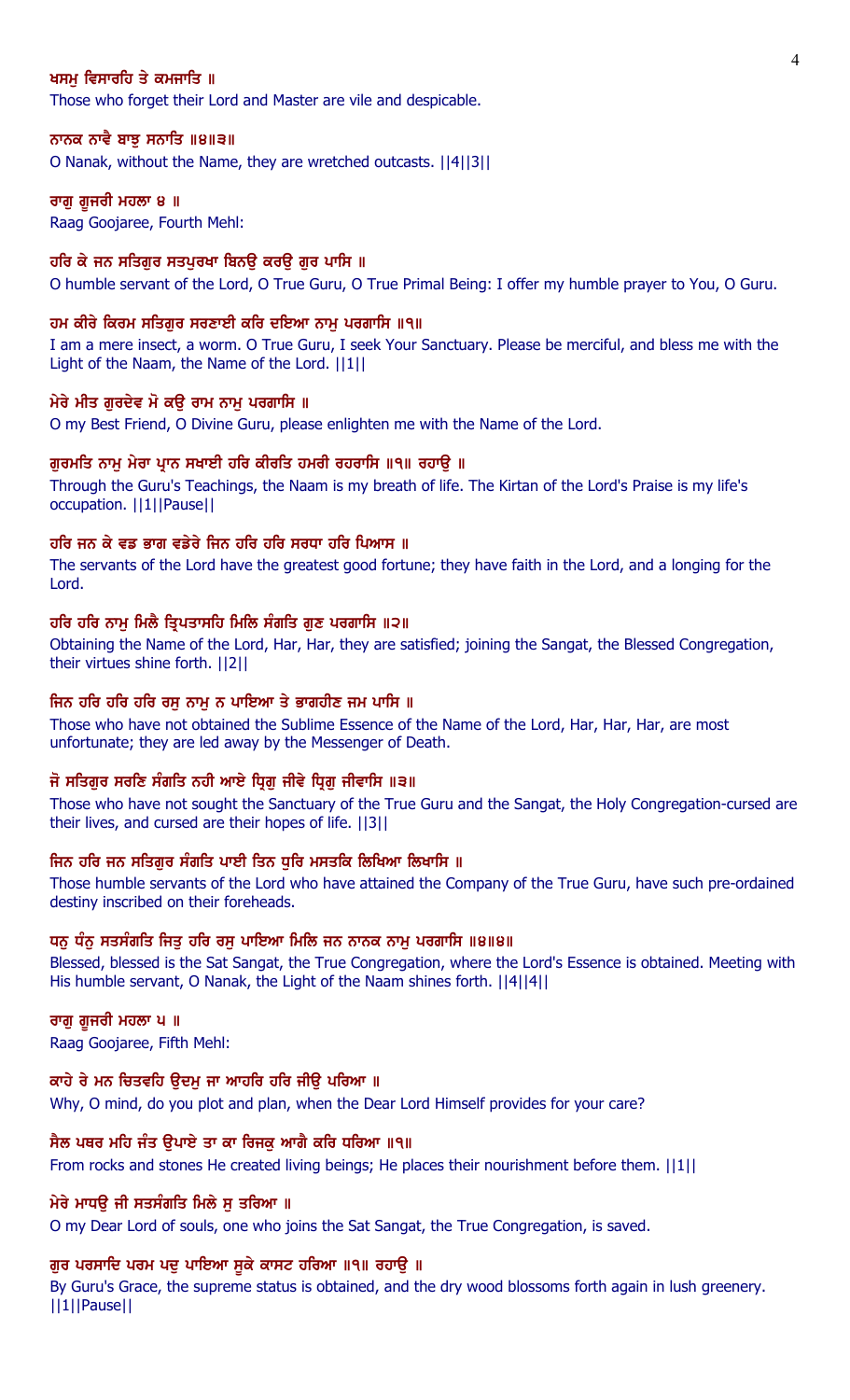## ਜਨਨਿ ਪਿਤਾ ਲੋਕ ਸਤ ਬਨਿਤਾ ਕੋਇ ਨ ਕਿਸ ਕੀ ਧਰਿਆ ॥

Mothers, fathers, friends, children and spouses-no one is the support of anyone else.

#### ਸਿਰਿ ਸਿਰਿ ਰਿਜਕੁ ਸੰਬਾਹੇ ਠਾਕੁਰੂ ਕਾਹੇ ਮਨ ਭਉ ਕਰਿਆ ॥੨॥

For each and every person, our Lord and Master provides sustenance. Why are you so afraid, O mind? ||2||

#### ਉਡੇ ਉਡਿ ਆਵੈ ਸੈ ਕੋਸਾ ਤਿਸ ਪਾਛੈ ਬਚਰੇ ਛਰਿਆ ॥

The flamingoes fly hundreds of miles, leaving their young ones behind.

#### ਤਿਨ ਕਵਣ ਖਲਾਵੈ ਕਵਣ ਚਗਾਵੈ ਮਨ ਮਹਿ ਸਿਮਰਨ ਕਰਿਆ ॥੩॥

Who feeds them, and who teaches them to feed themselves? Have you ever thought of this in your mind? ||3||

#### ਸਭਿ ਨਿਧਾਨ ਦਸ ਅਸਟ ਸਿਧਾਨ ਠਾਕਰ ਕਰ ਤਲ ਧਰਿਆ ॥

All the nine treasures, and the eighteen supernatural powers are held by our Lord and Master in the Palm of His Hand.

#### ਜਨ ਨਾਨਕ ਬਲਿ ਬਲਿ ਸਦ ਬਲਿ ਜਾਈਐ ਤੇਰਾ ਅੰਤੁ ਨ ਪਾਰਾਵਰਿਆ ॥੪॥੫॥

Servant Nanak is devoted, dedicated, forever a sacrifice to You, Lord. Your Expanse has no limit, no boundary. ||4||5||

#### ਰਾਗ ਆਸਾ ਮਹਲਾ ੪ ਸੋ ਪਰਖ

Raag Aasaa, Fourth Mehl, So Purakh  $\sim$  That Primal Being:

#### ੧**ੳੱ ਸਤਿਗੁਰ ਪ੍ਰਸਾਦਿ** ॥

One Universal Creator God. By The Grace Of The True Guru:

#### ਸੋ ਪੂਰਖੂ ਨਿਰੰਜਨੂ ਹਰਿ ਪੂਰਖੂ ਨਿਰੰਜਨੂ ਹਰਿ ਅਗਮਾ ਅਗਮ ਅਪਾਰਾ ॥

That Primal Being is Immaculate and Pure. The Lord, the Primal Being, is Immaculate and Pure. The Lord is Inaccessible, Unreachable and Unrivalled.

## ਸਭਿ ਧਿਆਵਹਿ ਸਭਿ ਧਿਆਵਹਿ ਤੁਧੁ ਜੀ ਹਰਿ ਸਚੇ ਸਿਰਜਣਹਾਰਾ ॥

All meditate, all meditate on You, Dear Lord, O True Creator Lord.

#### ਸਭਿ ਜੀਅ ਤੁਮਾਰੇ ਜੀ ਤੂੰ ਜੀਆ ਕਾ ਦਾਤਾਰਾ ॥

All living beings are Yours-You are the Giver of all souls.

#### ਹਰਿ ਧਿਆਵਹੁ ਸੰਤਹੁ ਜੀ ਸਭਿ ਦੁਖ ਵਿਸਾਰਣਹਾਰਾ ॥

Meditate on the Lord, O Saints; He is the Dispeller of all sorrow.

#### ਹਰਿ ਆਪੇ ਠਾਕੁਰੂ ਹਰਿ ਆਪੇ ਸੇਵਕੂ ਜੀ ਕਿਆ ਨਾਨਕ ਜੰਤ ਵਿਚਾਰਾ ॥੧॥

The Lord Himself is the Master, the Lord Himself is the Servant. O Nanak, the poor beings are wretched and miserable! ||1||

#### ਤੂੰ ਘਟ ਘਟ ਅੰਤਰਿ ਸਰਬ ਨਿਰੰਤਰਿ ਜੀ ਹਰਿ ਏਕੋ ਪੁਰਖੂ ਸਮਾਣਾ ॥

You are constant in each and every heart, and in all things. O Dear Lord, you are the One.

## ਇਕਿ ਦਾਤੇ ਇਕਿ ਭੇਖਾਰੀ ਜੀ ਸਭਿ ਤੇਰੇ ਚੋਜ ਵਿਡਾਣਾ ॥

Some are givers, and some are beggars. This is all Your Wondrous Play.

#### ਤੰ ਆਪੇ ਦਾਤਾ ਆਪੇ ਭਗਤਾ ਜੀ ਹੳ ਤਧ ਬਿਨ ਅਵਰ ਨ ਜਾਣਾ ॥

You Yourself are the Giver, and You Yourself are the Enjoyer. I know no other than You.

#### ਤੂੰ ਪਾਰਬੁਹਮ ਬੇਅੰਤ ਬੇਅੰਤ ਜੀ ਤੇਰੇ ਕਿਆ ਗਣ ਆਖਿ ਵਖਾਣਾ ॥

You are the Supreme Lord God, Limitless and Infinite. What Virtues of Yours can I speak of and describe?

## ਜੋ ਸੇਵਹਿ ਜੋ ਸੇਵਹਿ ਤੁਧੁ ਜੀ ਜਨੁ ਨਾਨਕੁ ਤਿਨ ਕੁਰਬਾਣਾ ॥੨॥

Unto those who serve You, unto those who serve You, Dear Lord, servant Nanak is a sacrifice. ||2||

#### ਹਰਿ ਧਿਆਵਹਿ ਹਰਿ ਧਿਆਵਹਿ ਤੁਧੂ ਜੀ ਸੇ ਜਨ ਜੁਗ ਮਹਿ ਸੁਖਵਾਸੀ ॥

Those who meditate on You, Lord, those who meditate on You-those humble beings dwell in peace in this world.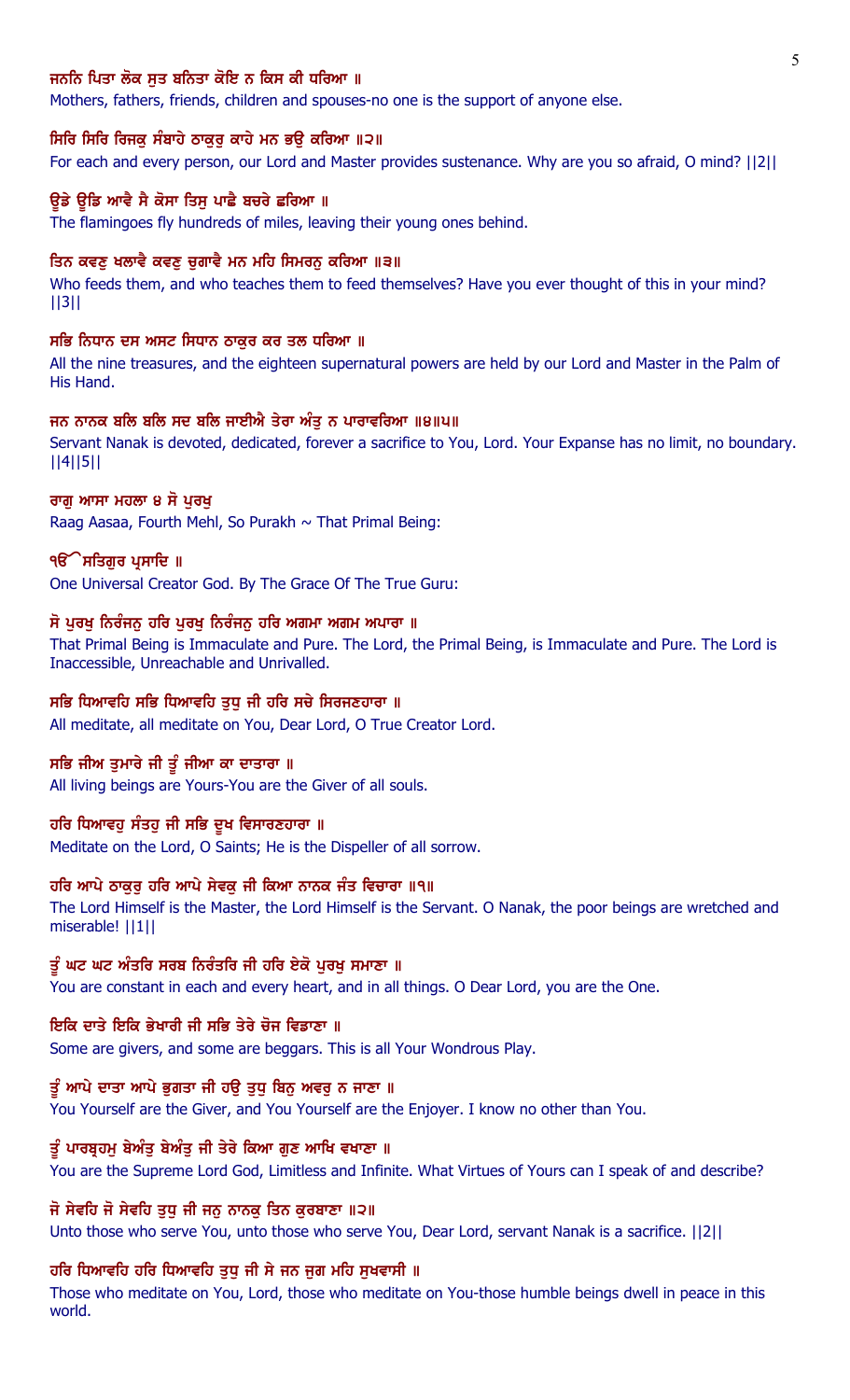# ਸੇ ਮੁਕਤੂ ਸੇ ਮੁਕਤੂ ਭਏ ਜਿਨ ਹਰਿ ਧਿਆਇਆ ਜੀ ਤਿਨ ਤੁਟੀ ਜਮ ਕੀ ਫਾਸੀ ॥

They are liberated, they are liberated-those who meditate on the Lord. For them, the noose of death is cut away.

## ਜਿਨ ਨਿਰਭਉ ਜਿਨ ਹਰਿ ਨਿਰਭਉ ਧਿਆਇਆ ਜੀ ਤਿਨ ਕਾ ਭਉ ਸਭੁ ਗਵਾਸੀ ॥

Those who meditate on the Fearless One, on the Fearless Lord-all their fears are dispelled.

## ਜਿਨ ਸੇਵਿਆ ਜਿਨ ਸੇਵਿਆ ਮੇਰਾ ਹਰਿ ਜੀ ਤੇ ਹਰਿ ਹਰਿ ਰੁਪਿ ਸਮਾਸੀ ॥

Those who serve, those who serve my Dear Lord, are absorbed into the Being of the Lord, Har, Har.

## ਸੇ ਧੰਨੂ ਸੇ ਧੰਨੂ ਜਿਨ ਹਰਿ ਧਿਆਇਆ ਜੀ ਜਨੂ ਨਾਨਕੂ ਤਿਨ ਬਲਿ ਜਾਸੀ ॥੩॥

Blessed are they, blessed are they, who meditate on their Dear Lord. Servant Nanak is a sacrifice to them. ||3||

## ਤੇਰੀ ਭਗਤਿ ਤੇਰੀ ਭਗਤਿ ਭੰਡਾਰ ਜੀ ਭਰੇ ਬਿਅੰਤ ਬੇਅੰਤਾ ॥

Devotion to You, devotion to You, is a treasure overflowing, infinite and beyond measure.

## ਤੇਰੇ ਭਗਤ ਤੇਰੇ ਭਗਤ ਸਲਾਹਨਿ ਤੁਧੂ ਜੀ ਹਰਿ ਅਨਿਕ ਅਨੇਕ ਅਨੰਤਾ ॥

Your devotees, Your devotees praise You, Dear Lord, in many and various and countless ways.

## ਤੇਰੀ ਅਨਿਕ ਤੇਰੀ ਅਨਿਕ ਕਰਹਿ ਹਰਿ ਪੁਜਾ ਜੀ ਤਪੁ ਤਾਪਹਿ ਜਪਹਿ ਬੇਅੰਤਾ ॥

For You, many, for You, so very many perform worship services, O Dear Infinite Lord; they practice disciplined meditation and chant endlessly.

## ਤੇਰੇ ਅਨੇਕ ਤੇਰੇ ਅਨੇਕ ਪੜਹਿ ਬਹੁ ਸਿਮ੍ਰਿਤਿ ਸਾਸਤ ਜੀ ਕਰਿ ਕਿਰਿਆ ਖਟੂ ਕਰਮ ਕਰੰਤਾ ॥

For You, many, for You, so very many read the various Simritees and Shaastras. They perform rituals and religious rites.

## ਸੇ ਭਗਤ ਸੇ ਭਗਤ ਭਲੇ ਜਨ ਨਾਨਕ ਜੀ ਜੋ ਭਾਵਹਿ ਮੇਰੇ ਹਰਿ ਭਗਵੰਤਾ ॥੪॥

Those devotees, those devotees are sublime, O servant Nanak, who are pleasing to my Dear Lord God. ||4||

## ਤੂੰ ਆਦਿ ਪੁਰਖੁ ਅਪਰੰਪਰੁ ਕਰਤਾ ਜੀ ਤੁਧੁ ਜੇਵਡੁ ਅਵਰੁ ਨ ਕੋਈ ॥

You are the Primal Being, the Most Wonderful Creator. There is no other as Great as You.

## ਤੂੰ ਜੁਗੁ ਜੁਗੁ ਏਕੋ ਸਦਾ ਸਦਾ ਤੂੰ ਏਕੋ ਜੀ ਤੂੰ ਨਿਹਚਲੂ ਕਰਤਾ ਸੋਈ ॥

Age after age, You are the One. Forever and ever, You are the One. You never change, O Creator Lord.

## ਤੁਧੂ ਆਪੇ ਭਾਵੈ ਸੋਈ ਵਰਤੈ ਜੀ ਤੂੰ ਆਪੇ ਕਰਹਿ ਸੁ ਹੋਈ ॥

Everything happens according to Your Will. You Yourself accomplish all that occurs.

## ਤੁਧੂ ਆਪੇ ਸ੍ਰਿਸਟਿ ਸਭ ਉਪਾਈ ਜੀ ਤੁਧੂ ਆਪੇ ਸਿਰਜਿ ਸਭ ਗੋਈ ॥

You Yourself created the entire universe, and having fashioned it, You Yourself shall destroy it all.

## ਜਨੂ ਨਾਨਕੂ ਗੁਣ ਗਾਵੈ ਕਰਤੇ ਕੇ ਜੀ ਜੋ ਸਭਸੈ ਕਾ ਜਾਣੋਈ ॥੫॥੧॥

Servant Nanak sings the Glorious Praises of the Dear Creator, the Knower of all. ||5||1||

 $MT$ ਮਹਲਾ 8 ॥ Aasaa, Fourth Mehl:

ਤੂੰ ਕਰਤਾ ਸਚਿਆਰੂ ਮੈਡਾ ਸਾਂਈ ॥ You are the True Creator, my Lord and Master.

## ਜੋ ਤਉ ਭਾਵੈ ਸੋਈ ਥੀਸੀ ਜੋ ਤੂੰ ਦੇਹਿ ਸੋਈ ਹਉ ਪਾਈ ॥੧॥ ਰਹਾਉ ॥

Whatever pleases You comes to pass. As You give, so do we receive. ||1||Pause||

## ਸਭ ਤੇਰੀ ਤੂੰ ਸਭਨੀ ਧਿਆਇਆ ॥

All belong to You, all meditate on you.

ਜਿਸ ਨੋ ਕ੍ਰਿਪਾ ਕਰਹਿ ਤਿਨਿ ਨਾਮ ਰਤਨੂ ਪਾਇਆ ॥ Those who are blessed with Your Mercy obtain the Jewel of the Naam, the Name of the Lord.

## ਗੁਰਮੁਖਿ ਲਾਧਾ ਮਨਮੁਖਿ ਗਵਾਇਆ ॥

The Gurmukhs obtain it, and the self-willed manmukhs lose it.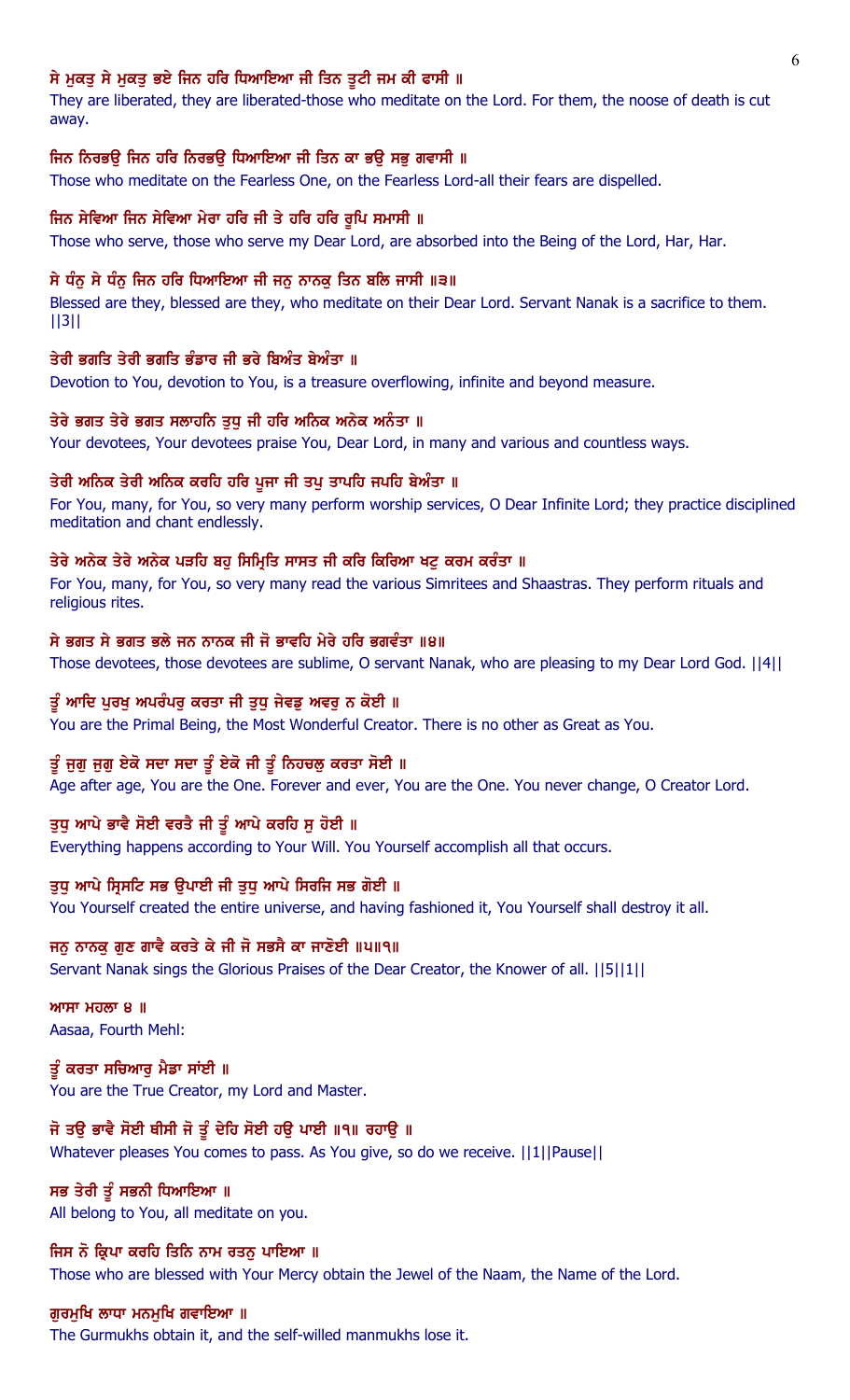#### ਤਧ ਆਪਿ ਵਿਛੋੜਿਆ ਆਪਿ ਮਿਲਾਇਆ ॥੧॥

You Yourself separate them from Yourself, and You Yourself reunite with them again.  $||1||$ 

ਤੂੰ ਦਰੀਆਉ ਸਭ ਤੁਝ ਹੀ ਮਾਹਿ ॥ You are the River of Life; all are within You.

ਤੁਝ ਬਿਨੂ ਦੂਜਾ ਕੋਈ ਨਾਹਿ ॥ There is no one except You.

ਜੀਅ ਜੰਤ ਸਭਿ ਤੇਰਾ ਖੇਲ ॥ All living beings are Your playthings.

ਵਿਜੋਗਿ ਮਿਲਿ ਵਿਛੁੜਿਆ ਸੰਜੋਗੀ ਮੇਲੂ ॥੨॥ The separated ones meet, and by great good fortune, those suffering in separation are reunited once again. ||2||

ਜਿਸ ਨੋ ਤੂ ਜਾਣਾਇਹਿ ਸੋਈ ਜਨੁ ਜਾਣੈ ॥ They alone understand, whom You inspire to understand;

ਹਰਿ ਗੁਣ ਸਦ ਹੀ ਆਖਿ ਵਖਾਣੈ ॥ they continually chant and repeat the Lord's Praises.

ਜਿਨਿ ਹਰਿ ਸੇਵਿਆ ਤਿਨਿ ਸੁਖੁ ਪਾਇਆ ॥ Those who serve You find peace.

ਸਹਜੇ ਹੀ ਹਰਿ ਨਾਮਿ ਸਮਾਇਆ ॥੩॥ They are intuitively absorbed into the Lord's Name. ||3||

ਤੂ ਆਪੇ ਕਰਤਾ ਤੇਰਾ ਕੀਆ ਸਭੂ ਹੋਇ ॥ You Yourself are the Creator. Everything that happens is by Your Doing.

ਤੁਧੂ ਬਿਨੂ ਦੂਜਾ ਅਵਰੂ ਨ ਕੋਇ ॥ There is no one except You.

ਤ ਕਰਿ ਕਰਿ ਵੇਖਹਿ ਜਾਣਹਿ ਸੋਇ ॥ You created the creation; You behold it and understand it.

ਜਨ ਨਾਨਕ ਗੁਰਮੁਖਿ ਪਰਗਟੁ ਹੋਇ ॥੪॥੨॥ O servant Nanak, the Lord is revealed through the Gurmukh, the Living Expression of the Guru's Word. ||4||2||

 $MT$   $H$  $\overline{O}$   $\overline{O}$   $\overline{O}$   $\overline{O}$   $\overline{O}$   $\overline{O}$   $\overline{O}$   $\overline{O}$   $\overline{O}$   $\overline{O}$   $\overline{O}$   $\overline{O}$   $\overline{O}$   $\overline{O}$   $\overline{O}$   $\overline{O}$   $\overline{O}$   $\overline{O}$   $\overline{O}$   $\overline{O}$   $\overline{O}$   $\overline{O}$   $\overline{O}$   $\overline{O}$ Aasaa, First Mehl:

ਤਿਤੂ ਸਰਵਰੜੈ ਭਈਲੇ ਨਿਵਾਸਾ ਪਾਣੀ ਪਾਵਕੂ ਤਿਨਹਿ ਕੀਆ ॥ In that pool, people have made their homes, but the water there is as hot as fire!

ਪੰਕਜੂ ਮੋਹ ਪਗੂ ਨਹੀ ਚਾਲੈ ਹਮ ਦੇਖਾ ਤਹ ਡੁਬੀਅਲੇ ॥੧॥ In the swamp of emotional attachment, their feet cannot move. I have seen them drowning there.  $||1||$ 

ਮਨ ਏਕੁ ਨ ਚੇਤਸਿ ਮੁੜ ਮਨਾ ॥ In your mind, you do not remember the One Lord-you fool!

ਹਰਿ ਬਿਸਰਤ ਤੇਰੇ ਗੁਣ ਗਲਿਆ ॥੧॥ ਰਹਾਉ ॥ You have forgotten the Lord; your virtues shall wither away. ||1||Pause||

ਨਾ ਹਉ ਜਤੀ ਸਤੀ ਨਹੀ ਪੜਿਆ ਮੁਰਖ ਮੁਗਧਾ ਜਨਮੂ ਭਇਆ ॥ I am not celibate, nor truthful, nor scholarly. I was born foolish and ignorant into this world.

ਪ੍ਰਣਵਤਿ ਨਾਨਕ ਤਿਨ ਕੀ ਸਰਣਾ ਜਿਨ ਤੁ ਨਾਹੀ ਵੀਸਰਿਆ ॥੨॥੩॥ Prays Nanak, I seek the Sanctuary of those who have not forgotten You, O Lord! ||2||3||